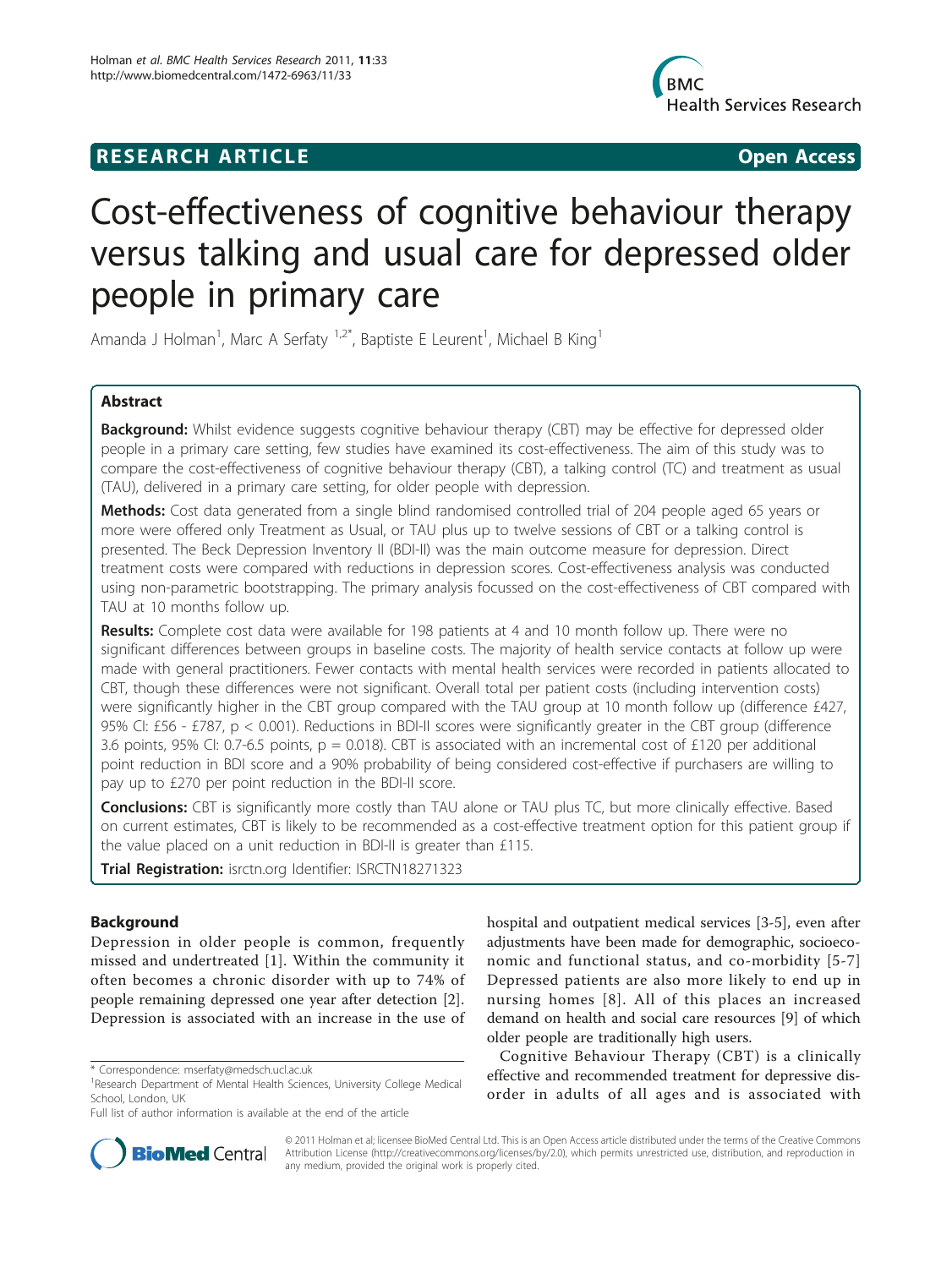continued improvement over time [\[10](#page-7-0)]. Older people in particular tend to be high utilisers of medical services and service demands increase with clinical depression [[7,11](#page-7-0)]. CBT is effective for depressed older people in a primary care setting [[12\]](#page-7-0). However, few studies have assessed whether psychological interventions such as CBT are cost effective for depressed older people treated in a primary care setting.

Bower et al (2000) conducted an analysis of the costeffectiveness of CBT for depression in people of all ages, comparing CBT with non-directive counselling and usual general practitioner care [\[13\]](#page-8-0). Both non-directive counselling and CBT were associated with a reduction in depressive symptoms at four months, but this was not sustained through till 12 months follow up. There were no significant differences in direct costs (drugs, outpatient services, inpatient services, protocol therapy, travel costs), production losses, or societal costs between the three treatments at either four or 12 months. However, closer analysis of the data showed patients receiving usual general practitioner care alone recorded more GP consultations, greater use of antidepressants, and more psychiatric referrals. Unützer et al (2000) randomised 1,801 depressed primary care patients aged over 60 to usual care by their primary care doctor or collaborative care. The cost of the intervention was about £370 (\$670;  $\epsilon$ 550) per patient over 12 months which was substantially less than a year's worth of anti-dementia drugs (approximately £1,000) [\[14\]](#page-8-0).

We present a cost-effectiveness analysis based on a randomised controlled trial of three treatments, Treatment as Usual (TAU), TAU plus CBT or TAU plus a talking control, for older people with depression presenting in primary care [[12](#page-7-0)]. This design was used to balance known and unknown factors which may predict outcome and aimed to take into account the effects of "non-specific" factors in therapy, including face-to-face contact with another person, warmth and empathy. For the purpose of this paper we will refer to the three interventions as TAU, CBT or TC, while acknowledging the latter two were provided in addition to TAU.

## Aims

## Health Economics Objective

First, to compare the average costs of care associated with CBT, a Talking Control (TC) or Treatment as Usual (TAU) for older people with depression. Secondly, to estimate the cost-effectiveness of CBT plus TAU compared with TAU alone for older people with depression using the change in Beck Depression Inventory-II (BDI-II) score at the trial end point. The analysis was conducted from the perspective of the UK Departments of Health and Social Services.

## Methods

The study was conducted in a primary care setting in North London between April 2004 and September 2007. The inclusion criteria were (1) a primary diagnosis of depressive disorder obtained from the Geriatric Mental State and History and Etiology Schedule [[15\]](#page-8-0). (2) a score of 14 or higher on the BDI-II [[16\]](#page-8-0) (3) sufficient command of English to use CBT techniques; and (4) if taking an antidepressant, a stable dose of medication for at least 8 weeks prior to randomization. Informed consent was obtained from all participants. Full details on the design and methods employed in the clinical trial, which adhered to the CONSORT guidelines, have been reported in Serfaty et al, (2009) [\[12\]](#page-7-0).

## The intervention

Patients allocated to CBT or TC were offered up to twelve sessions with a therapist accredited by the British Association of Behavioural and Cognitive Psychotherapists. Within the constraints of the number of sessions available, the patient and the therapist collaboratively agree when therapy should terminate. The TC was used to control for the main non-specific effects of therapy, and is most comparable to a befriending service. All patients received usual care as managed by their general practitioner. The project was approved by the ethics committee of Camden and Islington Community Health Services Trust and supported by the North Central London Research Consortium, LREC reference 03/37.

## Health service utilisation

Data on health service use was accessed via general practice medical records and collected using a modified version of the Client Service Receipt Inventory (CSRI) [[17\]](#page-8-0). Data were collected for three month periods prior to all follow up points: baseline, 4 month post baseline and 10 month post baseline.

Direct treatment costs associated with the intervention, as well as community health service costs were included. Community health care included contacts with GP's, practice and district nurses, health visitors, psychiatrists, clinical psychologists, occupational therapists, physiotherapists, community psychiatric nurses and general counsellors. All prescribed medication was recorded. Data specifically for antidepressant medication is provided in detail in Serfaty et al (2009) [[12\]](#page-7-0). No significant differences at baseline or during the course of the trial were observed and imipramine dose equivalents were similar in all 3 groups. Data relating to collecting of prescriptions or medication compliance were not available. However, as antidepressant prescribing was similar across groups, it is likely that the costs of medication were balanced.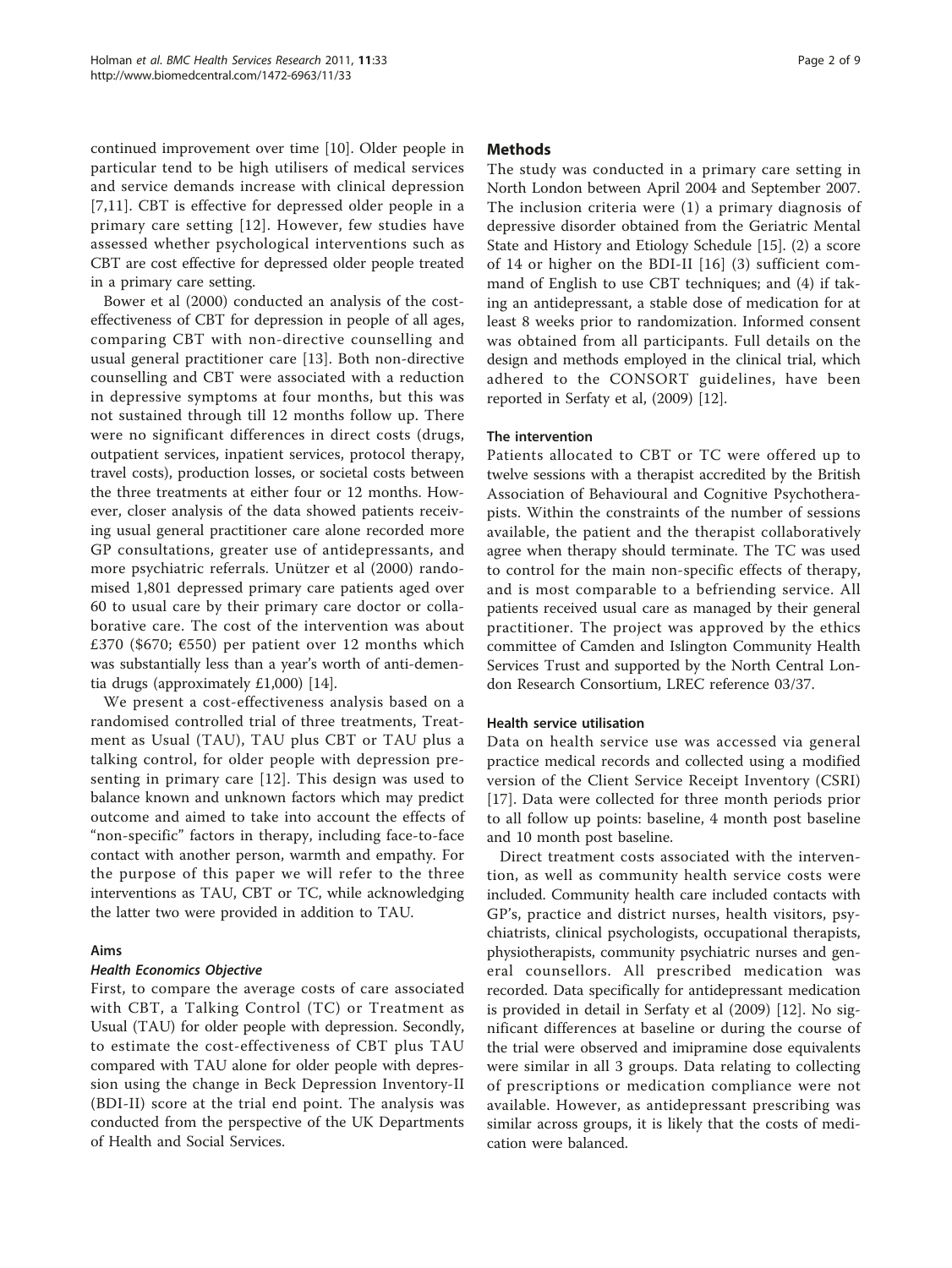Although it would have been helpful to obtain information on indirect costs such as production losses, patient time, and caregiver time and burden, this was not possible for ethical reasons. The bulk of the CSRI was collected through consultation with GP records. Inclusion of other costs would have entailed further data collection from a vulnerable group of patients already burdened with having to complete a number of rating scales.

The authors believed there was no reason why CBT should affect the use of acute hospital care services, and moreover, there was concern that any underlying differences in functionality between patient groups may result in differences in hospital utilisation, and therefore introduce unnecessary variance to the costs. While there was no rationale for including hospital utilisation in the analysis, these data were available and provided an opportunity to assess the reasons for admission and whether the decision to exclude these costs was appropriate.

#### Unit costs

Costs are presented from the perspective of the UK Departments of Health and Social Services, in 2008 values (Table 1). Patient-level costs were calculated by multiplying frequency of contacts with health service providers with unit costs from Unit Costs of Health and Social Care 2008 [[18\]](#page-8-0). Intervention costs were based on

#### Table 1 Unit Costs (£ 2008)

| Community<br><b>Health</b><br><b>Services</b> | Unit<br>Cost | Reference<br>(PSSRU Unit Costs 2008)                                                 |
|-----------------------------------------------|--------------|--------------------------------------------------------------------------------------|
| GP contact                                    | 36           | Per clinic consultation lasting 11.7 minutes                                         |
| Phoned GP for<br>advice                       | 22           | phone call 7.1 mins                                                                  |
| GP home visits                                | 58           | home visit 23.4 mins                                                                 |
| Practice nurse                                | 11           | Per consultation                                                                     |
| Phoned practice<br>nurse                      | 6.72         | data not available, set as a proportion<br>according to GP time consult: phone visit |
| District nurse                                | 26           | Per home visit                                                                       |
| Health Visitor                                | 16.5         | £33 per hour inc quals; Assume 30 mins<br>session                                    |
| Psychiatrist                                  | 106          | Per contract hour                                                                    |
| Clinical<br>psychologist                      | 41           | Per professional chargeable hour.                                                    |
| Occupational<br>Therapist                     | 66           | Average cost for a one to one contact.                                               |
| Physiotherapist                               | 42           | Average cost for a one to one contact.                                               |
| Community<br>Psychiatric nurse                | 32           | Nurse specialist (community). Per hour<br>(including qualifications)                 |
| Counsellor/Indiv<br>Therapist                 | 40           | Per hour of client contact. Counselling<br>services in primary medical care.         |
| Intervention                                  |              |                                                                                      |
| costs                                         |              |                                                                                      |
| CBT session                                   | 66           | CBT session                                                                          |
| Talking control<br>session                    | 24           | Social worker assistant                                                              |

the number of sessions attended by each patient. Data for the number of therapy sessions was continuous and normally distributed and therefore tested using an unpaired t-test. There was no significant difference between the mean number of sessions attended for CBT (mean [SD], 7.09 [4.41] sessions) or TC (mean [SD], 7.58 [4.56] sessions) ( $p = 0.52$ ). Total costs are presented as a cumulative total of health service costs and intervention costs.

#### Statistical Analysis

Although detailed resource use data were collected, the sample size was calculated on the basis of expected clinical outcomes and not on the cost analysis and reported in Serfaty et al [[12\]](#page-7-0). The cost analysis was based on patients with complete cost-data only, given very little was missing  $(n = 6/204, 3\%)$ . As costs were not normally distributed, analysis of variance (ANOVA) was performed on log-transformed cost data. As data had only been collected for three months prior to each follow up period (at 4 and 10 months), the 'gaps' were estimated as a proportion of the costs incurred during the subsequent follow up periods. The primary analysis was of total costs at the trial end point (10 months), but we also report costs at 4 months follow up. A sub-analysis was conducted for mental health services using a chisquared test (including visits to psychiatrists, clinical psychologists, occupational therapists, community psychiatric nurse and counsellors). Around 90% of patients did not use any mental health services, therefore neither a t-test, nor a non-parametric test such as Kruskall Wallis, could be used on the continuous variable "number of contacts", hence the variable was dichotomised. Baseline costs were examined for differences between groups, but were not used to adjust the results.

Effectiveness was defined as the change in BDI-II from baseline to follow up. As there were no significant differences between groups on health-related quality of life, we did not perform a cost-effectiveness analysis using this outcome measure. Multiply-imputed values generated for the effectiveness analysis (Serfaty et al., 2009) were used in the case of missing BDI-II follow-up values. Outcomes data were missing for 13% and 18% of the patients at 4 and 10 months respectively, with no difference across arms. We based our analysis on the imputed outcomes data used for the effectiveness trial [\[12](#page-7-0)]. Outcomes were imputed using multiple imputation [[19](#page-8-0)], using the ice command in STATA to generate 5 sets of imputed values.

#### Cost-effectiveness analysis

We performed an incremental cost-effectiveness analysis (CEA) comparing CBT with both TC and TAU, calculating the incremental cost-effectiveness ratios (ICER), i. e. the difference in average costs divided by the difference in average effects between groups. In order to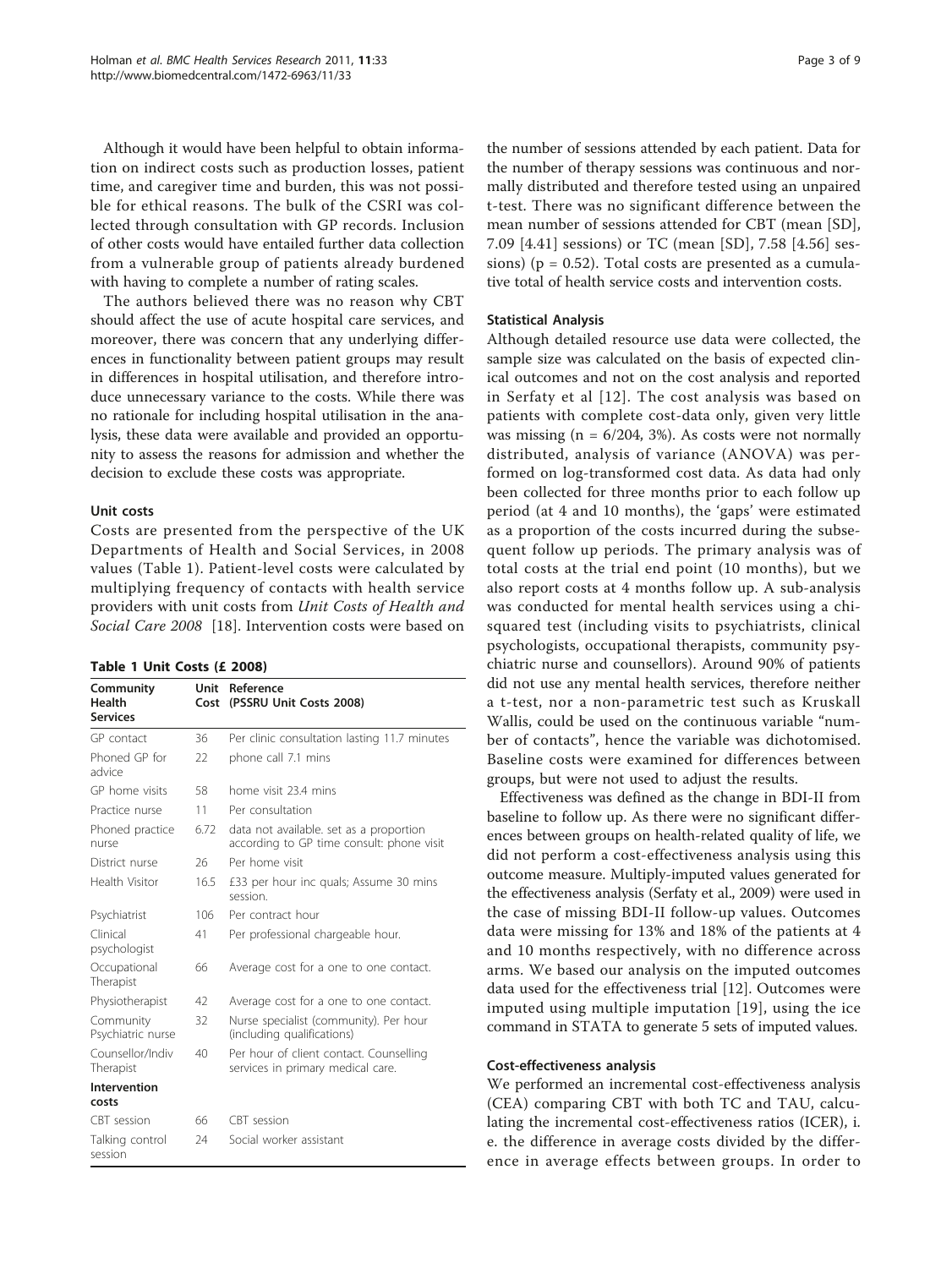capture the uncertainty around the estimates, 1000 nonparametric bootstrap replications were generated from the sets of multiply imputed data, and mean cost and effect were plotted in a cost effectiveness plane.

As we do not know the threshold willingness to pay value for additional effectiveness associated with CBT, the probability that CBT will be considered cost effective was calculated for a range of threshold values and presented in a cost effectiveness acceptability curve (CEAC).

Data were analysed and prepared in Stata Version 11 (Stata Corp, College Station, Tex.), and bootstrapping and cost-effectiveness analysis was undertaken in MS Excel.

Our a priori hypothesis aimed to compare costs in relation to our main outcome measure, the BDI-II. Serfaty et al (2009) did not find any significant difference in Euroqol scores between groups at any time point (change in EQ-5D from baseline to follow -up: 0.04 CBT; 0.06 TAU) [[12\]](#page-7-0). A cost-effectiveness analysis on our subsidiary outcome measure would therefore not be appropriate.

## Results

#### Recruitment and follow through

Of the 204 participants who entered the study, 83 (40.7%) self referred, 72 (35.3%) were referred by their GP and 49 (24.0%) were recruited through GP data bases. The majority were female (n = 162; 79.4%), white (n = 154; 75.5%) and aged 74.1(SD 7.0) years. One hundred and fifty (73.5%) were antidepressant free at baseline. There were no differences in any of the above characteristics in those allocated Treatment as Usual (TAU), TAU plus CBT (n = 70), or TAU plus a Talking Control ( $n = 67$ ). The availability of cost data was high. Among 204 patients recruited into the trial, 198 patients had complete cost data at 10 months follow up (post baseline). Six cases were missing having all withdrawn from the trial after baseline.

#### Health service utilisation

The majority of community health service contacts were made with general practitioners (85%). Overall, the average number of contacts were very similar between CBT and TAU groups, and lowest in the TC group (Table 2). Significant differences are tested below in the section on average costs, where resource counts are multiplied by unit costs.

## Mental health service use

Patients in the CBT group generally reported fewer contacts with mental health services than patients in other groups (Table 3). Patients in the TAU group recorded the highest average number of contacts. However, there were no statistically significant differences in the proportion of patients who had at least one contact with mental health services at either follow up point (four months post-baseline: CBT 8.96%, TC 7.69%, TAU

|                                               |  |  | Table 2 Average number of contacts with community |
|-----------------------------------------------|--|--|---------------------------------------------------|
| health services (over both follow up periods) |  |  |                                                   |

|                       | <b>CBT</b><br>$n = 67$ | TC<br>$n = 65$ | <b>TAU</b><br>$n = 66$ | <b>Total</b><br>$n = 198$ |
|-----------------------|------------------------|----------------|------------------------|---------------------------|
| GP contacts           | 6.97                   | 6.08           | 7.17                   | 6.74                      |
| Phoned GP for advice  | 0.28                   | 0.49           | 0.59                   | 0.45                      |
| GP home visits        | 2.91                   | 1.35           | 2.14                   | 2.14                      |
| Practice nurse        | 3.10                   | 1.92           | 2.95                   | 2.67                      |
| Phoned practice nurse | 0.10                   | 0.22           | 0.05                   | 0.12                      |
| District nurse        | 2.88                   | 0.40           | 2.92                   | 2.08                      |
| Health Visitor        | 0.00                   | 0.00           | 0.00                   | 0.00                      |
| Physiotherapist       | 0.55                   | 0.72           | 1 1 1                  | 0.79                      |

16.67% p = 0.207; 10 months post-baseline CBT 11.94%, TC 12.31%, TAU 13.64% p = 0.953). As the numbers of patients accessing mental health services was very small (ten or less in each group), it may not have been possible to detect meaningful differences between the treatment groups.

#### Hospitalisation and reasons for admission

The reasons for hospital admission were varied, although the majority were unplanned emergency admissions that were unlikely to have been influenced by the psychological interventions (e.g. orthopaedic surgery). Only one hospital admission was related to depression. Outpatient appointments were also unrelated to depression. The number of inpatient admissions did not differ across arms, or over time (overall proportion of admissions: baseline 12%, four months: 10%, 10 months: 13%). These findings supported the decision to exclude hospital costs from the analysis as they would have only introduced a source of unwanted variation to the costs data.

#### Average Costs

Mean per patient costs are shown in Table [4](#page-4-0) by treatment group. Histograms showed cost data was highly skewed, therefore tests of significance using one way ANOVAs were performed on log-transformed data. Results showed no significant difference between groups in baseline costs ( $p = 0.0703$ ). No difference in community health service costs were shown at either four or 10

| Table 3 Average number of contacts with mental health |  |  |
|-------------------------------------------------------|--|--|
| services (over both follow up periods)                |  |  |

|                                | <b>CBT</b> | тс   | TAU  | Total |
|--------------------------------|------------|------|------|-------|
| <b>Mental health services:</b> |            |      |      |       |
| Psychiatrist                   | 0.09       | 0.O9 | 0.11 | 0.10  |
| Clinical psychologist          | 0.21       | 0.60 | 035  | 0.38  |
| Occupational Therapist         | 0.03       | O 05 | 0.18 | 0.09  |
| Community Psychiatric nurse    | 0.00       | 0.09 | 0.08 | 0.06  |
| Counsellor/Therapist           | 0 2 7      | 0.00 | 047  | 025   |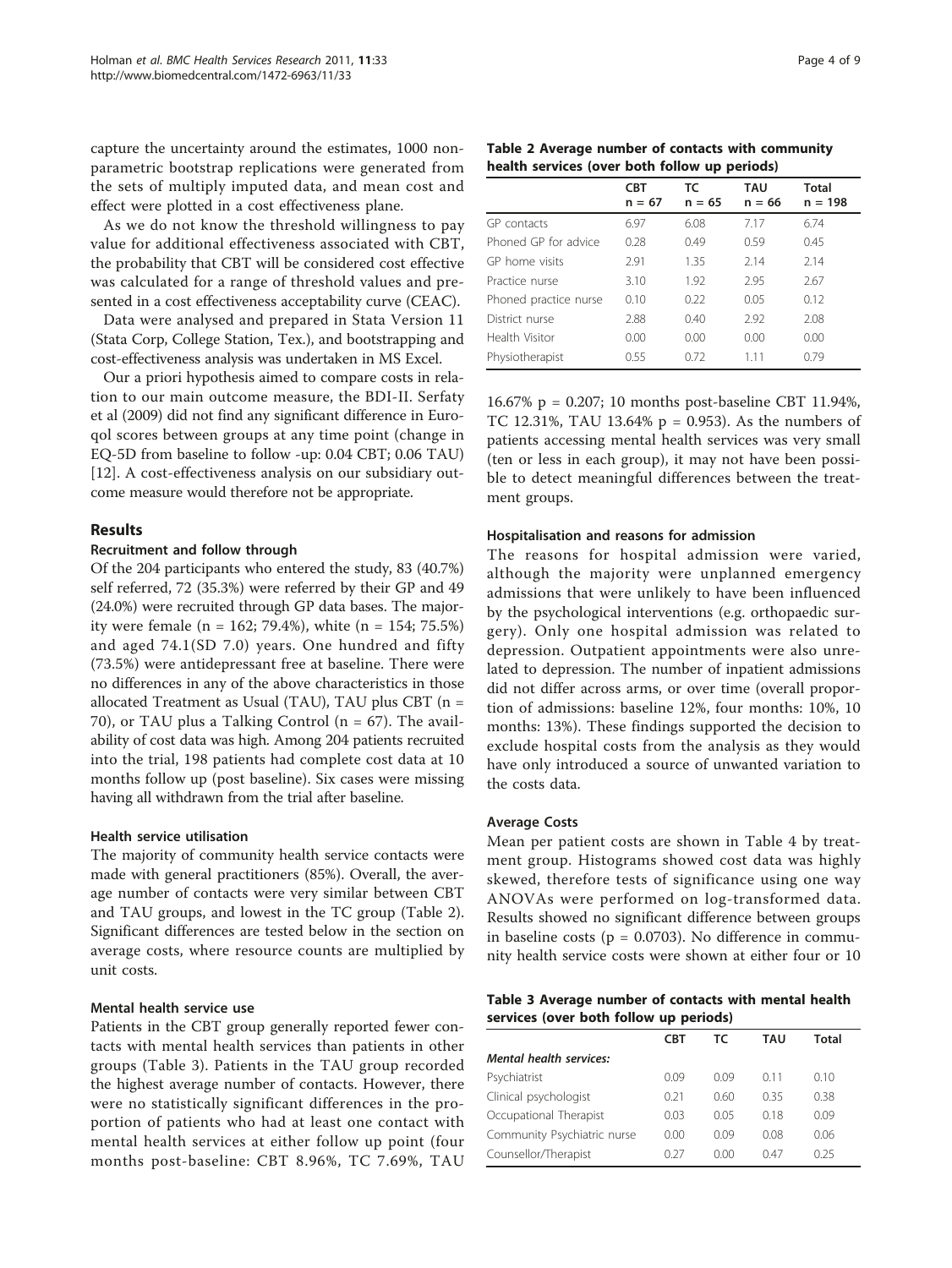#### <span id="page-4-0"></span>Table 4 Mean per patient costs (£) by group (SD)

|                                             | <b>CBT</b>  | ТC        | TAU         | p value |
|---------------------------------------------|-------------|-----------|-------------|---------|
|                                             | $n = 67$    | $n = 65$  | $n = 66$    |         |
| Baseline Costs (3 months)                   | 180 (127)   | 163 (125) | 225 (193)   | 0.0703  |
| Intervention costs                          | 437 (276)   | 180 (102) | $\sim$      | 0.0000  |
| Community health service costs at 4 months  | 304 (312)   | 240 (199) | 361 (340)   | 0.1604  |
| Community health service costs at 10 months | 1027 (1118) | 704 (523) | 1037 (1005) | 0.0733  |
| Total costs at 4 months                     | 741 (437)   | 419 (206) | 361 (340)   | 0.0000  |
| Total costs at 10 months                    | 1464 (1198) | 884 (537) | 1037 (1005) | 0.0001  |

\*costs cannot be equated to the average numbers of contacts reported above, as they have been extrapolated to estimate the gaps in between follow up periods.

months follow up. However, total per patient costs (including intervention costs) were significantly higher in the CBT group compared with the TAU group at both four months (difference £380, 95% CI: £254, £311, p < 0.001) and 10 months follow up (difference £427, 95% CI: £56, £787, p < 0.001). Overall, total per patient costs were lowest in the TC group.

Figure 1 demonstrates how there is very little difference between groups in community health service costs. The high total cost of CBT is being driven by the cost of the intervention (£437, in comparison with  $£0$  for TAU), and a relatively higher spend on community health services (£1027, in comparison with £704 for TC). CBT patients may be encouraged to seek help for their physical health problems, which incurs increased health contacts.

## Effectiveness

Effectiveness was assessed using the Beck Depression Inventory-II. Intent to treat (ITT) analysis found a -3.07 (95% CI, -5.73, -0.42) and -3.65 (-6.18, -1.12) improvement in BDI-II score in favour of CBT against TAU and TC respectively [[12](#page-7-0)]. These findings were confirmed with complier's average causal effect (CACE) analysis, adjusted for BDI-II, which showed the benefit of CBT as 0.40 of a BDI-II point (95% CI: 0.01-0.72) per therapy session. Reductions in BDI-II scores were significantly greater in the CBT group at four months and 10 months follow up compared with both the TAU group and the TC groups (Table [5](#page-5-0)). Twenty two (11%) and 31 (16%) patients did not complete the 4 and 10 months BDI-II questionnaire, respectively, and their outcome was imputed by multiple imputation. Euroqol data

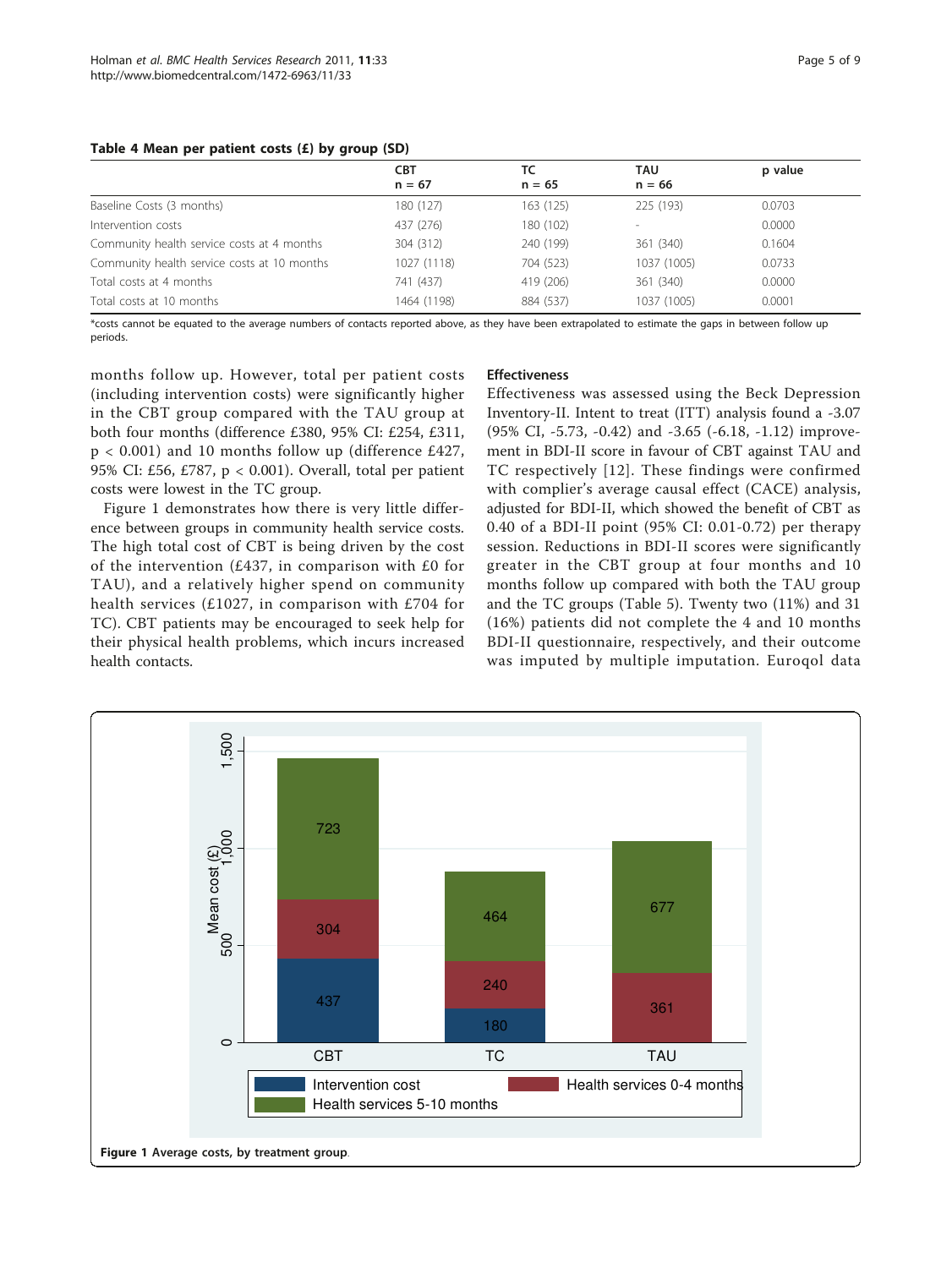<span id="page-5-0"></span>Table 5 Mean change in BDI-II score from baseline

| <b>Clinical Effectiveness</b>          |          | CBT TAU TC |         | CBT vs<br><b>TAU</b> | CBT vs<br>ТC |
|----------------------------------------|----------|------------|---------|----------------------|--------------|
| Reduction in BDI-II score 4<br>months  | 9.4      | 6.6        | -5.8    | 2.8                  | 3.6          |
| 95% CI                                 | 7,<br>11 | 4, 9       | 4,<br>8 | $-0.4, 6.0$          | 0.6, 6.4     |
| P-value                                |          |            |         | 0.084                | 0.010        |
| Reduction in BDI-II score 10<br>months | 9.7      | 6.2        | 6.0     | 3.6                  | 3.5          |
| 95% CI                                 | 8,<br>12 | 4,8        | 4,<br>9 | 0.7, 6.5             | 0.3.6.5      |
| P-value                                |          |            |         | 0.018                | 0.020        |

showed no significant differences by intervention group, with a 0.05 points (95% CI, -0.04, 0.14) higher increase at 4 months for CBT compared to TAU, and 0.04 (95% CI, -0.05, 0.12) for CBT against TC [[12\]](#page-7-0).

#### Cost-effectiveness

At both four and 10 months follow up, CBT was more costly, and more effective than TAU and TC. Dividing these incremental costs by the incremental effectiveness allows us to estimate the incremental cost-effectiveness ratio (ICER) for CBT compared to TAU (Table 6) and TC (Table 7), at both follow up points. Our primary analysis was the cost-effectiveness of CBT compared with TAU at trial end point, being 10 months. In this case, CBT was associated with an ICER of £120 per additional point reduction in BDI score. Uncertainty in the ICER was estimated through bootstrapping, and by plotting the 1000 replications of mean cost and effect differences on a cost-effectiveness plane (Figure [2\)](#page-6-0). As 98% of re-samples fell within the top right-hand quadrant of the plane, this indicates a high likelihood of CBT plus TAU having higher costs and better outcomes as measured by the BDI-II. Whether this incremental improvement in outcome represents good value for

Table 6 Cost-effectiveness of CBT compared to TAU at 4 and 10 months follow up

| 4 months follow up                                                   | Mean | 95% CI        |
|----------------------------------------------------------------------|------|---------------|
| Incremental cost                                                     | £380 | £254.<br>f511 |
| Incremental effectiveness (average point reduction in<br>BDI)        | 2.8  | $-0.4, 6.0$   |
| Incremental cost-effectiveness (per point reduction in<br>BDI score) | £133 |               |
| 10 months follow up                                                  |      |               |
| Incremental cost                                                     | £427 | £56,<br>f 787 |
| Incremental effectiveness (average point reduction in<br>BDI)        | 3.6  | 0.7, 6.5      |
| Incremental cost-effectiveness (per point reduction in<br>BDI score) | £120 |               |

Table 7 Cost-effectiveness of CBT compared to TC at 4 and 10 months follow up

| 4 months follow up                                                   | Mean | 95% CI        |
|----------------------------------------------------------------------|------|---------------|
| Incremental cost                                                     | £322 | £212,<br>£448 |
| Incremental effectiveness (average point reduction in<br>BDI)        | 3.6  | 0.7, 6.5      |
| Incremental cost-effectiveness (per point reduction in<br>BDI score) | f89  |               |
| 10 months follow up                                                  |      |               |
| Incremental cost                                                     | £580 | £280.<br>£930 |
| Incremental effectiveness (average point reduction in<br>BDI)        | 3.5  | 0.3, 6.5      |
| Incremental cost-effectiveness (per point reduction in<br>BDI score) | £167 |               |

money given the likelihood of higher service costs is a value judgement. However, this judgement can be informed by constructing CEACs, which show the likelihood that adding CBT to TAU is more cost-effective than TAU alone for different values placed on a unit improvement in the BDI-II. The CEAC shows a 90% probability that CBT will be considered cost effective if purchasers are willing to pay up to £270 per point reduction in BDI-II score (Figure [3](#page-6-0)). CBT has a greater than 50% likelihood of being the most cost-effective option only if the value placed on a unit reduction in BDI-II score is above £115.

#### **Discussion**

CBT is significantly more costly and more effective than TAU, and TAU plus a talking control. As discussed in Serfaty et al (2009), the widely perceived benefits of 'talking' about problems were not translated into reductions in depression scores. These results confirm that CBT is an effective psychological intervention, but it comes at a cost. The additional costs of CBT relative to treatment as usual (£380 at four months; £427 at 10 months) were driven by the cost of the intervention. Whilst there was no significant difference in community health service costs at either follow up point, patients in the CBT group did record fewer contacts with mental health services than patients in the other groups, suggesting CBT has a substitute effect for other mental health services.

Our primary analysis concerned the cost-effectiveness of CBT compared with TAU at 10 months follow up. Results showed CBT was associated with an ICER of £120 per point reduction in BDI-II score compared to TAU. Whether or not CBT is cost effective and represents value for money depends on how much purchasers are willing to pay for an additional point reduction in BDI-II score. We estimated a 90% probability that CBT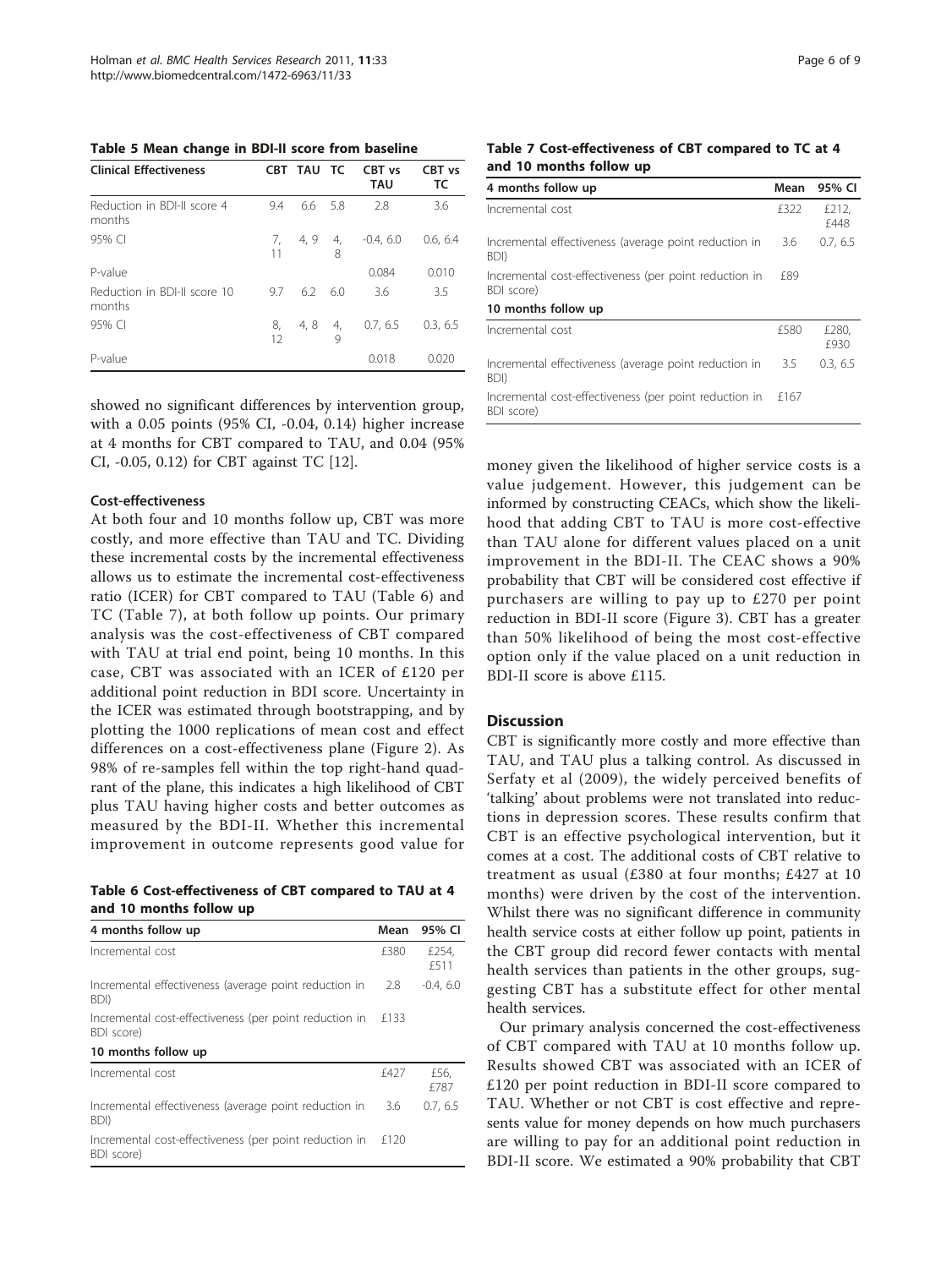<span id="page-6-0"></span>

would be considered cost effective if purchasers are willing to pay up to £270 per point reduction in BDI-II score, and a 50% likelihood of being the most cost-effective option only if the value placed on a unit reduction in BDI-II score is above £115. These threshold analyses aim to indicate an upper confidence limit for cost effectiveness, meaning there is a high probability that CBT would cost no more than an additional £270 per point reduction in BDI score. However, it is more likely the extra cost of CBT would be closer to the mean value of £120 per point reduction in BDI score.

Few studies have been published on the cost-effectiveness of CBT for older people in primary care. However, our results are comparable to those published by Bower et al (2000) who reported no significant difference between groups in health service costs, and also observed more referrals to mental health services among those receiving GP care only [\[13\]](#page-8-0).

These results are limited by our ability to interpret cost-effectiveness associated with changes on a depression scale, and this is an area in which more information is needed. For example, future research may focus

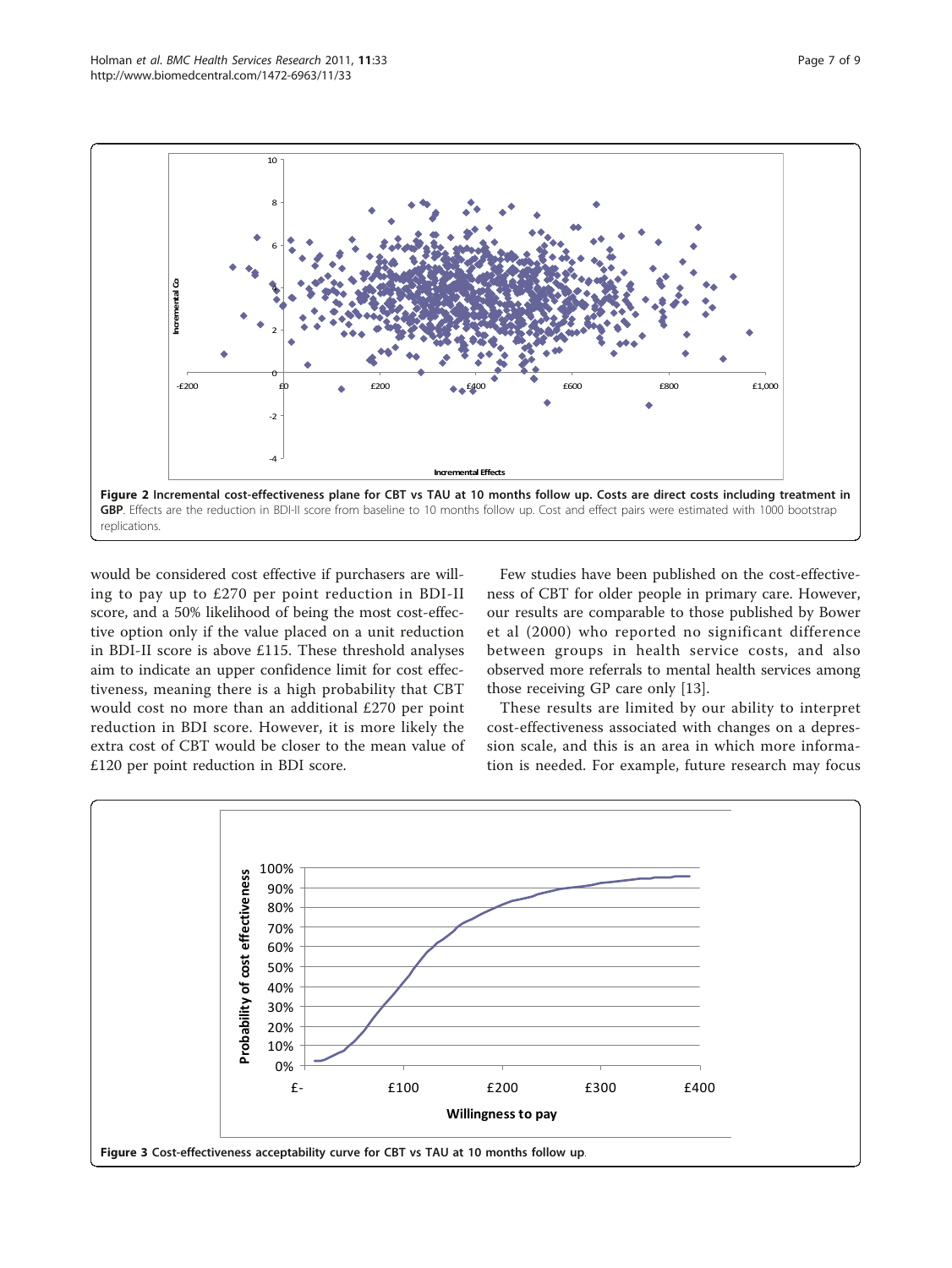<span id="page-7-0"></span>on conducting a willingness to pay study among potential purchasers. However, interpreting and comparing ICER's would also be made easier by expressing results in quality adjusted life years (QALYs) using a measure such as the Euroqol. While Euroqol data was collected in this trial, results showed no significant difference between groups. Although the Euroqol is often used to determine cost-effectiveness, and may be useful in other depressed populations [[20,21\]](#page-8-0), in older people it may be too generic and lack the sensitivity required to detect meaningful differences between groups. Alternatively, CBT may be effective for targeting depression, but not improving quality of life in older people. Indeed, these findings are consistent with feedback from our therapists who reported that patients did not necessarily engage in increased activity because of associated physical problems, but their perspective about the problem changed. In either case, these findings would suggest that the BDI-II may be more appropriate than the EQ-5D for evaluating the economic benefits of treatment in this patient group.

We acknowledge that a limitation of this study is the possibility that patient-level costs may have been influenced by need-related factors, such as disease severity, functionality and deprivation. In future studies a measure of dependency should be included, so that results can be adjusted for any imbalances between groups. Both the Barthel index [\[22](#page-8-0)], and the ECOG performance status measure for cancer [\[23](#page-8-0)] are commonly used.

This cost analysis points to the importance of a rationale for the inclusion of certain costs in order to reduce unwanted variability in cost data. Our analysis showed inpatient admissions did not appear to be influenced by the intervention, and were therefore excluded. Inclusion of all possible health service costs in order to provide a comprehensive picture of the full costs of care may actually mask important differences in health service use that occur in only a few areas, by adding increased 'noise' around costs, which are already highly variable. Advice suggests only costs likely to differ between treatment groups should be collected, as economic analysis is primarily concerned with marginal costs [\[24](#page-8-0)]. Collection of resource use data can also be very expensive and the cost of this extra information may not be justified if only costs directly associated with providing the intervention are expected to differ between groups.

## Conclusions

CBT is more likely to be cost effective compared with treatment as usual for older people presenting with depression in primary care, assuming a willingness to pay threshold of more than £115 per point reduction in BDI-II score. The cost-effectiveness of CBT in this patient group depends on how much purchasers are willing to pay for reductions in depression scores. Future economic evaluations of psychological interventions studies should focus on marginal costs that are expected to vary between groups as a result of an intervention and also differentiate between contact with

#### Acknowledgements

mental health and other services.

We would like to acknowledge Steve Morris for his comments on an early draft of the paper, and Jose-Luis Fernandez for support in the use of STATA. The clinical trial was supported by grants 2219 and 2697 from The Health Foundation; and the North Central Thames Research Network.

#### Author details

<sup>1</sup> Research Department of Mental Health Sciences, University College Medical School, London, UK. <sup>2</sup>The Priory Hospital North London, London, UK

#### Authors' contributions

AH designed and carried out the cost-effectiveness analysis and drafted the manuscript. BL was responsible for data extraction, cleaning, manipulation and analysis. MS conceived the main clinical trial and helped draft the manuscript. MK provided guidance on the study design. All authors read, edited and approved the final manuscript.

#### Competing interests

The authors declare that they have no competing interests.

Received: 13 May 2010 Accepted: 11 February 2011 Published: 11 February 2011

#### References

- 1. Chew Graham C, Lovell K, Roberts C, Baldwin R, Morley M, Burns A, Richards D, Boroughs H: [A randomised controlled trial to test the](http://www.ncbi.nlm.nih.gov/pubmed/17504586?dopt=Abstract) [feasibility of a collaborative care model for the management of](http://www.ncbi.nlm.nih.gov/pubmed/17504586?dopt=Abstract) [depression in older people.](http://www.ncbi.nlm.nih.gov/pubmed/17504586?dopt=Abstract) British Journal of General Practice 2007, 57:364-370.
- 2. Blanchard MR, Waterreus A, Mann A: [Can a brief intervention have a](http://www.ncbi.nlm.nih.gov/pubmed/10479744?dopt=Abstract) [longer term benefit? The case of the research nurse and depressed](http://www.ncbi.nlm.nih.gov/pubmed/10479744?dopt=Abstract) [older people in the community.](http://www.ncbi.nlm.nih.gov/pubmed/10479744?dopt=Abstract) Int J Geriatr Psychiatry 1999, 14(9):733-738.
- 3. Unutzer J, Patrick D, Simon G, Grembowski D, Walker E, Rutter C, Katon W: [Depressive symptoms and the cost of health services in HMO Patients](http://www.ncbi.nlm.nih.gov/pubmed/9168292?dopt=Abstract) [65+ years and older.](http://www.ncbi.nlm.nih.gov/pubmed/9168292?dopt=Abstract) JAMA 1997, 277:1618-1623.
- 4. Luber M, Meyers B, Williams-Russo P, et al: Depression and service utilization in elderly primary care patients. Am J Geriatr Pychiatr 2001, 9:169-176.
- 5. Koenig HG, Goli V, Shelp F, Kudler HS, Coehn HJ, Meador KG, Blazer DG: Antidepressant use in elderly medical inpatients: lessons from an attempted clinical trial. J Gen Inter Med 1989, 4:498-505.
- 6. Soon J, Levine M: [Screening for depression in patients in long-term care](http://www.ncbi.nlm.nih.gov/pubmed/12110071?dopt=Abstract) [facilities: a randomized controlled trial of physician response.](http://www.ncbi.nlm.nih.gov/pubmed/12110071?dopt=Abstract) J Am Geriatr Soc 2002, 50:1092-1099.
- 7. Bula CJ, Wietlisbach V, Burnand B, Yersin B: [Depressive symptoms as a](http://www.ncbi.nlm.nih.gov/pubmed/11718593?dopt=Abstract) [predictor of 6 month outcomes and services utilization in elderly](http://www.ncbi.nlm.nih.gov/pubmed/11718593?dopt=Abstract) [medical inpatients.](http://www.ncbi.nlm.nih.gov/pubmed/11718593?dopt=Abstract) Archives of Internal Medicine 2001, 161:2609-15.
- Watson LC, Garrett JM, Sloane PD, Gruber-Baldini AL, Zimmerman S: [Depression in assisted living. Results from a four state study.](http://www.ncbi.nlm.nih.gov/pubmed/14506087?dopt=Abstract) Am J Geriatr Psychiatry 2003, 11:534-542.
- 9. Bartels SJ, Horn SD, Smout RJ, et al: [Agitation and depression in frail](http://www.ncbi.nlm.nih.gov/pubmed/12611753?dopt=Abstract) [nursing home elderly patients with dementia: treatments and](http://www.ncbi.nlm.nih.gov/pubmed/12611753?dopt=Abstract) [characteristics of service us.](http://www.ncbi.nlm.nih.gov/pubmed/12611753?dopt=Abstract) Am J Geriatr Psychiatry 2003, 11:231-238.
- 10. Fava GA, Ruini C, Rafanelli C, Finos L, Conti S, Grandi S: Six-year outcome of cognitive behavior therapy for prevention of recurrent depression. AmJ Psychiatry 2004, 161(10):1872-1876.
- 11. Koenig H, Kuchibhatla M: [Use of health services by medically ill](http://www.ncbi.nlm.nih.gov/pubmed/9919320?dopt=Abstract) [depressed elderly patients after hospital discharge.](http://www.ncbi.nlm.nih.gov/pubmed/9919320?dopt=Abstract) Am J Geriatr Psychiatry 1999, 7:48-56.
- 12. Serfaty MA, Haworth D, Blanchard M, Buszewicz M, Murad S, King M: [Clinical effectiveness of cognitive behaviour therapy, versus control](http://www.ncbi.nlm.nih.gov/pubmed/19996038?dopt=Abstract)